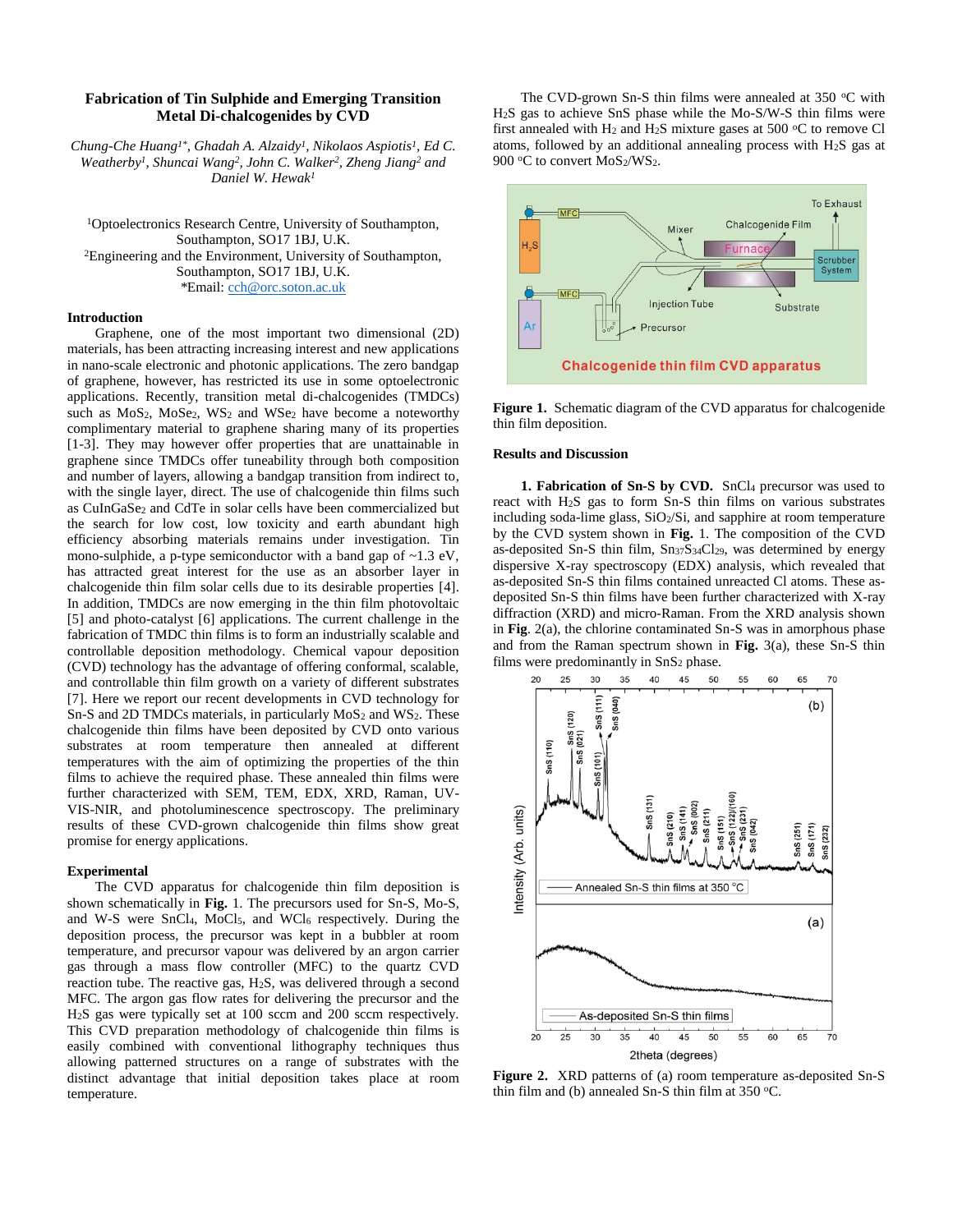The as-deposited Sn-S thin film samples were then annealed at five different temperatures 200, 250, 350, 400, 450 °C in a tube furnace with a gas mixture of argon and H2S in order to achieve SnS phase which is a p-type semiconductor with a band gap of ~1.3 eV. From the **Fig.** 2(b), the XRD patterns of annealed Sn-S thin films at 350 °C have completely matched with the crystal structure of Herzenbergite SnS (JCPDS No. 39-0354, lattice parameters of  $a =$ 4.3291 Å,  $b = 11.1923$  Å, and  $c = 3.9838$  Å).



**Figure 3.** Raman spectra of (a) room temperature as-deposited Sn-S thin film and (b) annealed Sn-S thin film at  $350$  °C.

From the XRD pattern shown in **Fig.** 2(b) and Raman spectrum shown in **Fig.** 3(b), the Tin mono-sulphide can be achieved by our CVD technique for the deposition at room temperature followed by the anneal process at 350  $\degree$ C. A typical SEM image (Fig. 4) of annealed SnS thin film on soda-lime glass substrate revealed the polycrystalline nature of the Sn-S thin film.



Figure 4. A typical SEM image of 350 °C annealed CVD grown Sn-S thin film on soda-lime substrate.

This is an important milestone in the preparation of low cost, low toxicity and earth abundant high efficiency absorbing material for the future photovoltaic application.

**2. Fabrication of TMDCs by CVD.** MoCl5/WCl<sup>6</sup> precursors were used to react with H2S gas to form Mo-S/W-S thin films on various substrates including quartz glass, SiO2/Si, and sapphire at room temperature by the CVD system shown in Fig. 1. The composition of the CVD as-deposited Mo-S thin films,  $M_{0.26}S_{61}Cl_{13}$ , was determined by energy dispersive X-ray spectroscopy (EDX) analysis, which revealed that as-deposited Mo-S thin films contained excess sulfur and a small proportion of unreacted Cl atoms. In order to transform the  $Mo_{26}S_{61}Cl_{13}$  to a pure  $MoS_2$  thin film, a two-step annealing process was developed. A typical sample of single and few layers MoS<sup>2</sup> with dimensions of 40mm by 100 mm is shown in **Fig.** 5 that has been fabricated using this scalable CVD process [7].



Figure 5. A photo of CVD grown MoS<sub>2</sub> on SiO<sub>2</sub>/Si substrate

A Jeol 3010 Transmission electron microscope (TEM) measurement on a FIB (Zeiss NVision40) prepared lamella also revealed ordered crystalline MoS<sup>2</sup> grown on c-plane sapphire, confirming the XRD measurements. Five periodically arranged layers of MoS<sup>2</sup> oriented along the (0001) direction of sapphire (**Fig.** 6) and no amorphous region was observed confirming the crystalline nature of the MoS<sub>2</sub>.



Figure 6. TEM image of CVD grown MoS<sub>2</sub>/sapphire substrate

A RENISHAW Raman microscope equipped with a CCD camera was used to characterize these annealed CVD-grown MoS2/WS<sup>2</sup> thin films on SiO2/Si, SiO<sup>2</sup> and sapphire substrates. A 532 nm laser was used to excite the sample and the Raman spectra were measured from 150 cm<sup>-1</sup> to 550 cm<sup>-1</sup> with a resolution of 0.1 cm<sup>-1</sup>. The Raman spectra of these CVD-grown MoS2/WS2 thin films are shown in Fig. 7 which reveals two characteristic MoS<sub>2</sub> Raman peaks,  $E^{1}_{2g}$  in-plane phonon mode at 382.7 cm<sup>-1</sup> and  $A_{1g}$  out-of-plane phonon mode at 405.0 cm<sup>-1</sup>. The WS<sub>2</sub> Raman peaks are more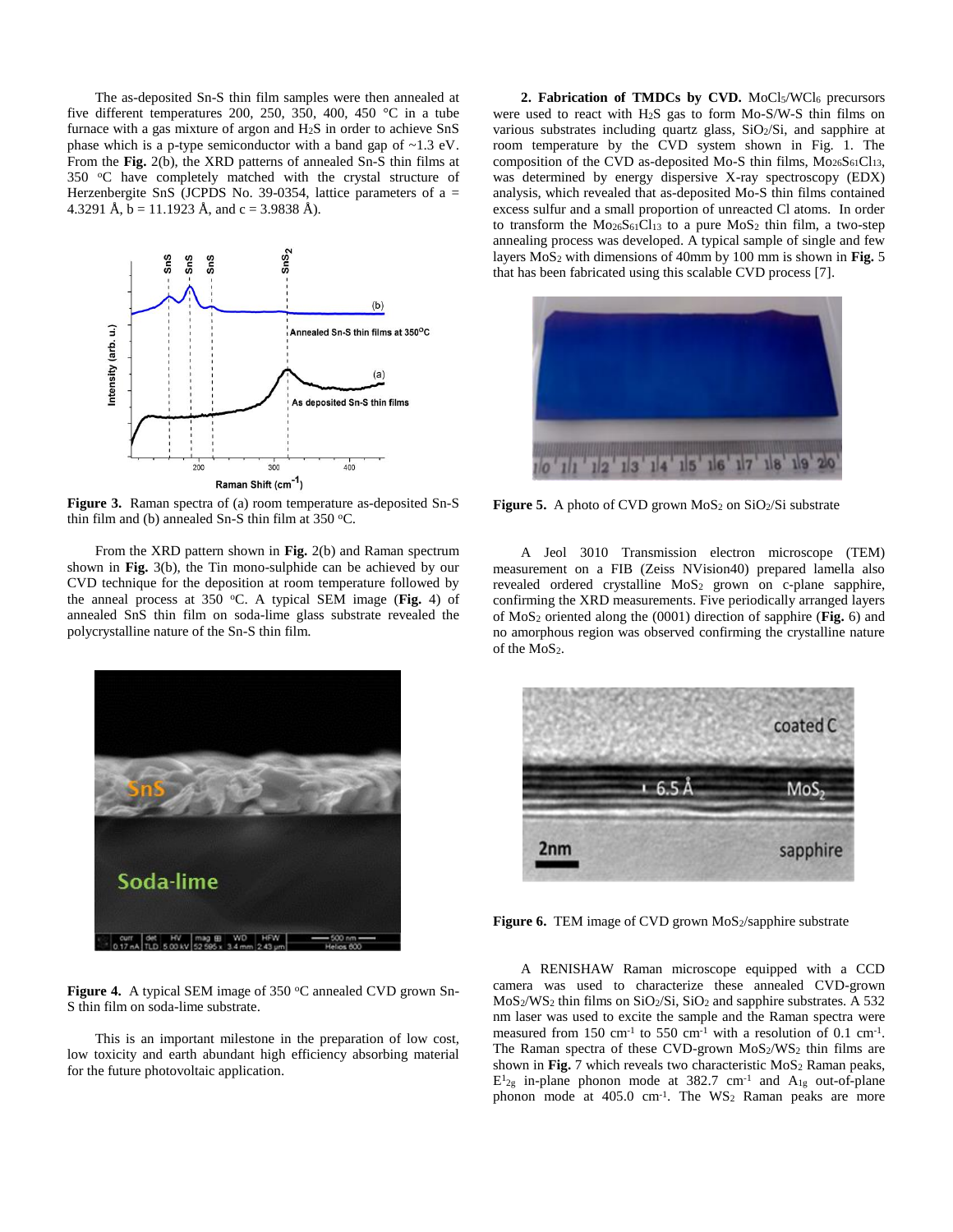complicated with the 532 nm excitation laser. Apart from the  $A_{1g}$  at  $416.6$ cm<sup>-1</sup> and  $E_{2g}$  at 351.4cm<sup>-1</sup>, some second order Raman peaks from phonon couplings with a nonzero momentum are also found, however this second order peaks can be reduced by using shorter wavelength laser.



**Figure 7.** Raman spectra of CVD-grown MoS<sub>2</sub>/WS<sub>2</sub> thin films on sapphire substrates

X-ray diffraction measurements of the MoS<sub>2</sub> grown on c-plane sapphire also confirmed the conclusions drawn from the Raman analysis. With a grazing incidence  $(2^{\circ})$ , a sharp  $MoS<sub>2</sub>$   $(0002)$ diffraction peak was observed at  $2\theta = 14.5$ , shown in **Fig.** 8a. In addition,  $MoS<sub>2</sub>$  higher order (0004) and (0008) diffraction peaks were observed with the symmetric Bragg-Brentano geometry setup (**Fig.** 8b). The different spectra, which show a dependence on the  $XRD$  measurement geometry, confirmed that the ultrathin  $MoS<sub>2</sub>$  film grown on c-plane sapphire was highly oriented along the stacking axis. In order to further investigate the crystal nature of  $MoS<sub>2</sub>$  thin films grown by this APCVD technique, a 30nm thick  $MoS<sub>2</sub>$  thin film on c-plane sapphire substrate was prepared for pole figure measurements. Data was obtained using a Rigaku Smart lab X-ray diffractometer. Two peaks were chosen from the MoS<sub>2</sub> JCPDS file (00-037-1492) provided by the International Centre for Diffraction Data (ICDD).



Figure 8. X-ray diffraction patterns of CVD grown MoS<sub>2</sub> thin film on c-plane sapphire substrate with (a) grazing incidence  $(2^{\circ})$  setup,

(b) symmetric Bragg-Brentano geometry setup (c) pole figure measurement of the 002 plane (d) pole figure measurement of the 103 plane.

The two peaks are present at 14.38 degrees and 39.54 degrees, corresponding to the 002 and 103 crystal planes respectively. These peaks were chosen because they show the highest intensities in general diffractograms. In addition, by comparing the pole figure measurements of two intersecting planes we can deduce the nature of film growth. The pole figure measurement of the 002 plane, Fig. 8c, shows a high intensity at 90 degrees (normal to surface), which means the layers formed homogeneously in the z-plane and are equidistant from one another (consistent d-spacing). The instrumentation peak broadening prevented a Scherrer analysis of the minimum crystal grain size; the grains are much larger than 130 nmthe lower size limit that can be reliably measured with this XRD system. The pole figure measurement around the (103) planes, see Fig. 8d, shows diffraction rings and not individual peaks, which indicates a quasi-epitxial growth of large domains with in-plane rotation.

A Cary 500 UV-VIS-NIR spectrometer was used to determine the optical properties of these  $MoS<sub>2</sub>$  thin films. Two  $MoS<sub>2</sub>$  direct-gap transitions can be identified from the absorption spectrum in the range of 1.2 - 2.4 eV.[8] The UV-VIS-NIR absorption spectra of a 15 nm thick MoS<sup>2</sup> thin film grown on silica substrate (**Fig.** 9a) and 10 nm thick MoS<sup>2</sup> thin film grown on c-plane sapphire substrates (**Fig.** 8b) have confirmed these two direct-gap transitions. In **Fig.** 8a, peak A and peak B were found at 1.81 eV and 1.96 eV respectively, whereas in **Fig.** 9b, peak A and peak B were found at 1.85 eV and 2.00 eV respectively. The band gap of the 10 nm thick CVD grown  $MoS<sub>2</sub>$  thin film grown on c-plane sapphire was  $~1.85$  eV which agrees with the measurement made on chemically exfoliated MoS<sub>2</sub> thin films.[2, 9] However, these two direct-gap transitions in the poly-crystalline MoS<sup>2</sup> on silica substrate shifted to lower energy by  $0.4$  eV compared to those of single crystalline MoS<sub>2</sub> on c-plane sapphire substrate. These results suggest that polycrystalline  $MoS<sub>2</sub>$ thin films display a strain related shift in the bandgap. [10]



Figure 9. UV-VIS-NIR absorbance spectra of CVD grown MoS<sub>2</sub> thin films on (a) silica substrate (b) c-plane sapphire substrate.

In addition, the photoluminescence (PL) emission from the CVD grown MoS<sup>2</sup> on c-plane sapphire substrate was measured from